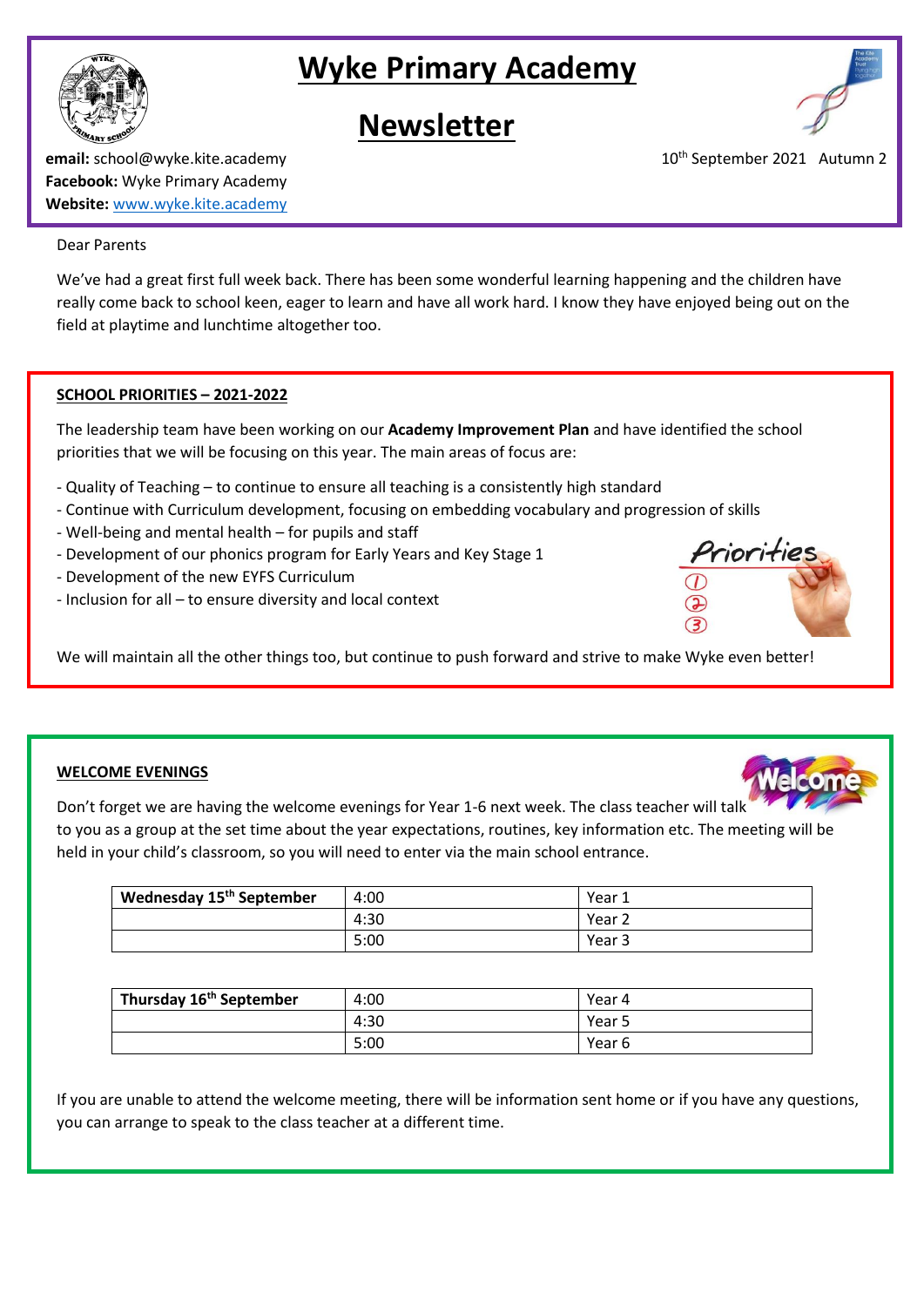### **FRIENDS OF WYKE**

If you would like to be part of our wonderful PTA, Friends of Wyke, we will be having the AGM next Friday, 17<sup>th</sup> September at 3:30pm, in school. It would be lovely to see as many of you there as possible. This meeting is open to all parents and we encourage anyone to join and find out more about raising funds for our school. We are always looking for parents to help with events in a variety of different ways, however big or small the involvement or time you can spare.

Below is a link that outlines the roles & responsibilities of the committee that we will be nominating at the meeting. Being part of the committee and part of Friends of Wyke is all about teamwork and supporting each other. The outgoing committee members will still be here to support and help you if you fancy taking on a role on the committee. The three main roles in Friends of Wyke: Chairperson, Treasurer and Secretary are in need of recruitment after many years of wonderful service from the current holders.

[https://pta.co.uk.edcol.org/running-a-pta/managing-a-pta/pta-committee-roles-and](https://pta.co.uk.edcol.org/running-a-pta/managing-a-pta/pta-committee-roles-and-responsibilities/)[responsibilities/](https://pta.co.uk.edcol.org/running-a-pta/managing-a-pta/pta-committee-roles-and-responsibilities/)

If you are interested in these roles please get in touch ASAP or attend the AGM at school on Friday 17th September at 3.30pm. Children are welcome to stay, but we ask you to please bring something to amuse them and plenty of snacks!



### **REMINDERS**

**- Traffic outside school –** As pick up has now returned to normal, the volume of traffic outside the school has obviously increased. Please be courteous to others by **parking** in appropriate places and try to use School Lane as a 1 **way system** in the direction from Guildford Road travelling up to Pirbright Road. The staggered pick up over the last year was easier for collecting your children, but it did take away a lot of learning time at the end of each day.

**- After school clubs –** Clubs will be starting next week. If your child is doing a sporty club, they are to bring their clothes to school and change into them after school. Sign up for clubs is on Scopay and there are some spaces remaining. If it is a day that they are doing PE, they can just stay in their PE kit. Please note the finishing times for each club. Some clubs are 16:00, some are 16:15.

### **ROCK AND POP**

Michelle

Steve and Toby from the Rock and Pop Foundation joined us for assembly yesterday. They demonstrated the guitar, keyboard and drums that they are able to offer tuition in. One of our very talented Year 5 pupils played the guitar for us too! If your child would like to have music tuition, please complete the application form online through the Rock and Pop Foundation. The music lessons take place during school hours.

### **TERM DATES**

Attached to the newsletter is the calendar for this year. We are waiting for confirmation of the 5<sup>th</sup> and final INSET day date. Set INSET dates so far are:

- Friday 11<sup>th</sup> February 2022

- Monday 6<sup>th</sup> June 2022

- Friday 22nd July 2022

Have a lovely weekend. I look forward to seeing you next week at the Welcome Evenings. Regards, Michelle

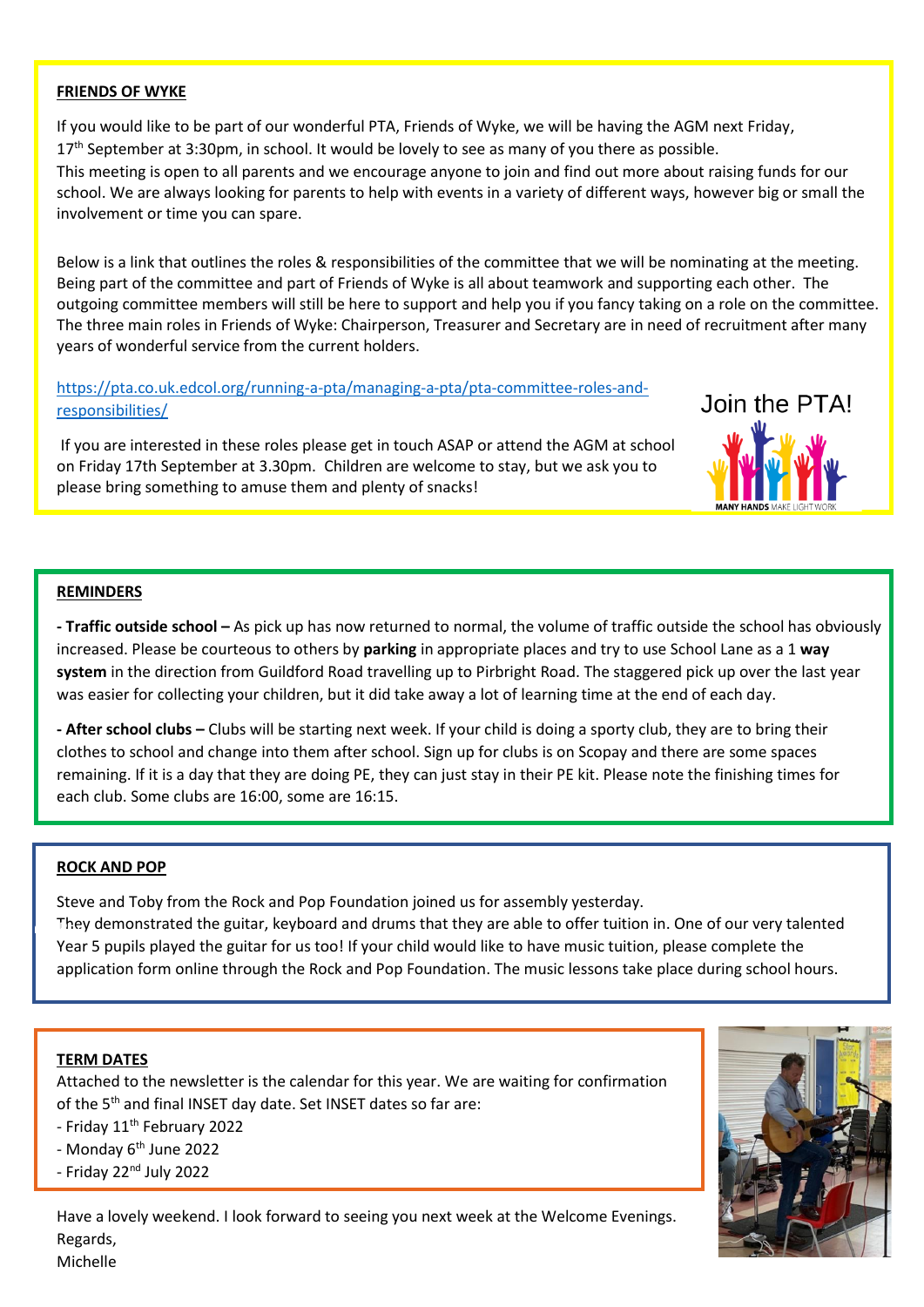### **DATES FOR YOUR DIARY**

Feeling Good Week Hello Yellow Day Wyke Travels the World - Themed week Week beginning 18<sup>th</sup> October 2021 School Closed for Queens Jubilee Friday 22<sup>nd</sup> October 2021 Half Term 25th October – 29th October 2021 Children In Need Friday 12<sup>th</sup> November 2021 Christmas Lunch & Christmas Jumper day Wednesday 8th December 2021 Pantomime in school Thursday 9<sup>th</sup> December Break up for Christmas Holidays 1:30 Friday 17<sup>th</sup> December 2021 Kite Trust Holiday **Tuesday 4<sup>th</sup> January 2022** Children back to school for Spring term Wednesday 5<sup>th</sup> January 2022 INSET Day  $Friday 11<sup>th</sup> February 2022$ February Half Term  $14<sup>th</sup> - 18<sup>th</sup>$  February 2022 World Book Day **Thursday 3<sup>rd</sup> March 2022** Break up for Spring Break 1:30 Friday 1st April 2022 INSET Day Monday 6<sup>th</sup> June 2022 Breaks up for the summer holidays Thursday 21<sup>st</sup> July 2022 INSET Day **Friday 22<sup>nd</sup> July 2022** 

Welcome Evenings Wednesday 15<sup>th</sup> September (Year 1, 2, 3) & Thursday 16<sup>th</sup> September (Year 4, 5, 6) Week beginning  $4<sup>th</sup>$  October (more information will be sent out) Friday 8<sup>th</sup> October (Children to wear Yellow to school) Parents Evenings Wednesday & Thursday 20<sup>th</sup> & 21<sup>st</sup> October 2021 Christmas Concerts Wednesday 15<sup>th</sup> & Thursday 16<sup>th</sup> December 2021 Christmas Holidays 2014 20th December 2021 – Monday  $3^{rd}$  January 2022

\***Additional Flyers attached below.**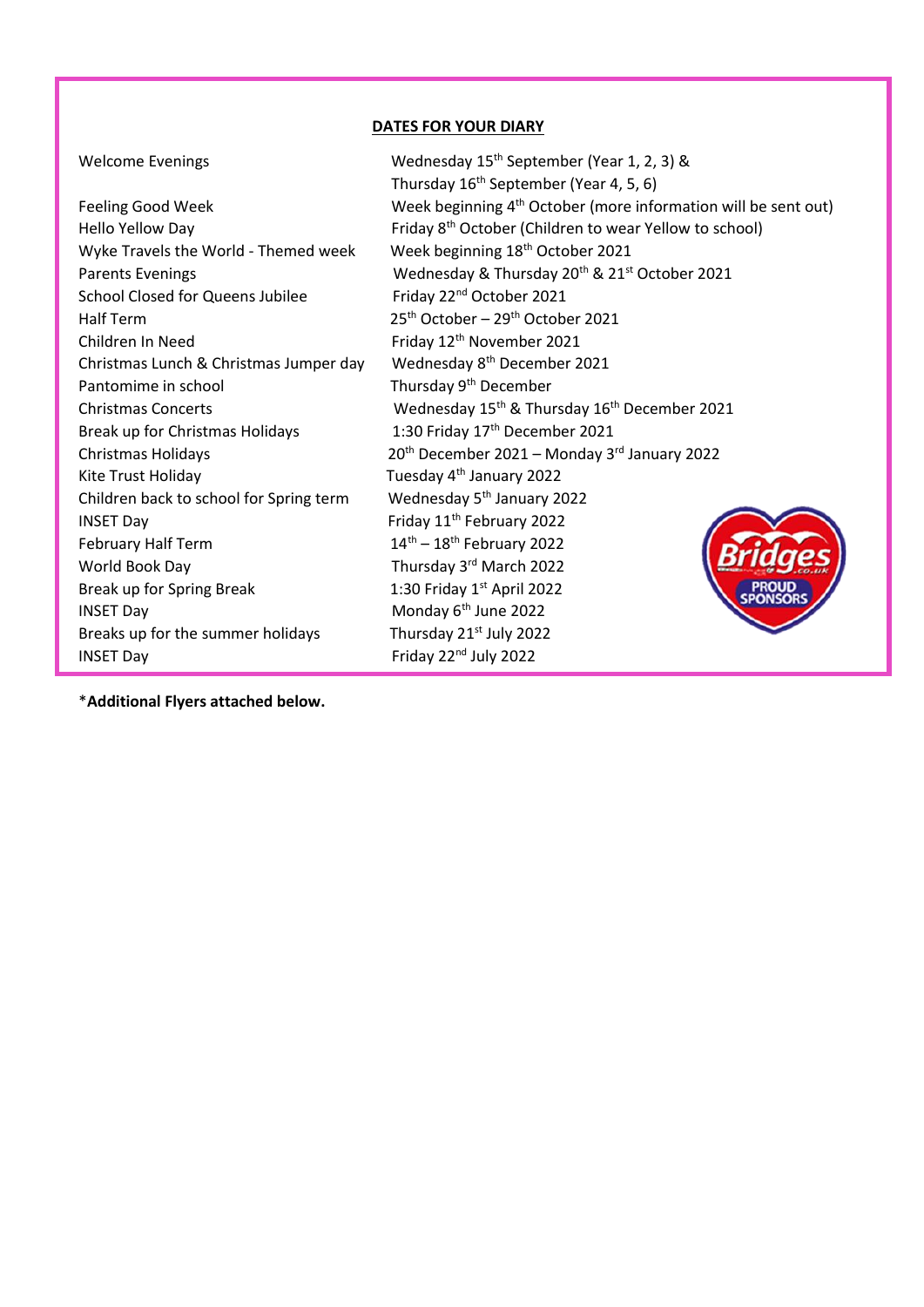# Kite Academy Trust Term Dates & Holidays

## 2021-2022



| November 2021 |                |                         |    |    |    |    |  |  |
|---------------|----------------|-------------------------|----|----|----|----|--|--|
| M             |                | W                       | T  | F  | S  | S  |  |  |
| $\mathbf{1}$  | $\overline{2}$ | $\overline{\mathbf{3}}$ | 4  | 5  | 6  |    |  |  |
| 8             | 9              | 10                      | 11 | 12 | 13 | 14 |  |  |
| 15            | 16             | 17                      | 18 | 19 | 20 | 21 |  |  |
| 22            | 23             | 24                      | 25 | 26 | 27 | 28 |  |  |
| 29            | 30             |                         |    |    |    |    |  |  |

|    | February 2022 |                |    |    |    |              |  |  |  |
|----|---------------|----------------|----|----|----|--------------|--|--|--|
| M  |               | W              | T. | F  | S  | $\mathsf{S}$ |  |  |  |
|    | $\mathbf{1}$  | $\overline{2}$ | 3  | 4  | 5  | 6            |  |  |  |
| 7  | 8             | 9              | 10 | 11 | 12 | 13           |  |  |  |
| 14 | 15            | 16             | 17 | 18 | 19 | 20           |  |  |  |
| 21 | 22            | 23             | 24 | 25 | 26 | 27           |  |  |  |
| 28 |               |                |    |    |    |              |  |  |  |

|                | <b>May 2022</b> |                |    |    |                |              |  |  |  |
|----------------|-----------------|----------------|----|----|----------------|--------------|--|--|--|
| M              | T               | W              | T  | F  | S              | S            |  |  |  |
|                |                 |                |    |    |                | $\mathbf{1}$ |  |  |  |
| $\overline{2}$ | 3               | $\overline{4}$ | 5  | 6  | $\overline{7}$ | 8            |  |  |  |
| 9              | 10              | 11             | 12 | 13 | 14             | 15           |  |  |  |
| 16             | 17              | 18             | 19 | 20 | 21             | 22           |  |  |  |
| 23             | 24              | 25             | 26 | 27 | 28             | 29           |  |  |  |
| 30             | 31              |                |    |    |                |              |  |  |  |

|    | September 2021 |                |                |    |                |    |  |  |  |  |
|----|----------------|----------------|----------------|----|----------------|----|--|--|--|--|
| M  | T              | W              | T              | F  | S              | S  |  |  |  |  |
|    |                | $\overline{1}$ | $\overline{2}$ | 3  | $\overline{4}$ | 5  |  |  |  |  |
| 6  | $\overline{7}$ | 8              | 9              | 10 | 11             | 12 |  |  |  |  |
| 13 | 14             | 15             | 16             | 17 | 18             | 19 |  |  |  |  |
| 20 | 21             | 22             | 23             | 24 | 25             | 26 |  |  |  |  |
| 27 | 28             | 29             | 30             |    |                |    |  |  |  |  |

| December 2021 |                |              |                |    |                |    |  |  |
|---------------|----------------|--------------|----------------|----|----------------|----|--|--|
| M             |                | W            |                | F  | S              | S  |  |  |
|               |                | $\mathbf{1}$ | $\overline{2}$ | 3  | $\overline{4}$ | 5  |  |  |
| 6             | $\overline{7}$ | 8            | 9              | 10 | 11             | 12 |  |  |
| 13            | 14             | 15           | 16             | 17 | 18             | 19 |  |  |
| 20            | 21             | 22           | 23             | 24 | 25             | 26 |  |  |
| 27            | 28             | 29           | 30             | 31 |                |    |  |  |
|               |                |              |                |    |                |    |  |  |

|                |              |                | March 2022     |                |    |    |
|----------------|--------------|----------------|----------------|----------------|----|----|
| M              | T            | W              |                | F              | S  | S  |
|                | $\mathbf{1}$ | $\overline{2}$ | $\overline{3}$ | $\overline{4}$ | 5  | 6  |
| $\overline{7}$ | 8            | 9              | 10             | 11             | 12 | 13 |
| 14             | 15           | 16             | 17             | 18             | 19 | 20 |
| 21             | 22           | 23             | 24             | 25             | 26 | 27 |
| 28             | 29           | 30             | 31             |                |    |    |

| <b>June 2022</b> |    |              |                |                         |                |    |  |  |  |
|------------------|----|--------------|----------------|-------------------------|----------------|----|--|--|--|
| M                | T  | F            | S              | S                       |                |    |  |  |  |
|                  |    | $\mathbf{1}$ | $\overline{2}$ | $\overline{\mathbf{3}}$ | $\overline{4}$ | 5  |  |  |  |
| 6                | 7  | 8            | 9              | 10                      | 11             | 12 |  |  |  |
| 13               | 14 | 15           | 16             | 17                      | 18             | 19 |  |  |  |
| 20               | 21 | 22           | 23             | 24                      | 25             | 26 |  |  |  |
| 27               | 28 | 29           | 30             |                         |                |    |  |  |  |
|                  |    |              |                |                         |                |    |  |  |  |

|    | October 2021 |    |    |              |                |    |  |  |  |
|----|--------------|----|----|--------------|----------------|----|--|--|--|
| M  | T            | W  |    | F            | S              | S  |  |  |  |
|    |              |    |    | $\mathbf{1}$ | $\overline{2}$ | 3  |  |  |  |
| 4  | 5            | 6  | 7  | 8            | 9              | 10 |  |  |  |
| 11 | 12           | 13 | 14 | 15           | 16             | 17 |  |  |  |
| 18 | 19           | 20 | 21 | 22           | 23             | 24 |  |  |  |
| 25 | 26           | 27 | 28 | 29           | 30             | 31 |  |  |  |

|    | January 2022   |    |    |    |              |                |  |  |  |
|----|----------------|----|----|----|--------------|----------------|--|--|--|
| M  | T              | W  | T  | F  | S            | S              |  |  |  |
|    |                |    |    |    | $\mathbf{1}$ | $\overline{2}$ |  |  |  |
| 3  | $\overline{4}$ | 5  | 6  | 7  | 8            | 9              |  |  |  |
| 10 | 11             | 12 | 13 | 14 | 15           | 16             |  |  |  |
| 17 | 18             | 19 | 20 | 21 | 22           | 23             |  |  |  |
| 24 | 25             | 26 | 27 | 28 | 29           | 30             |  |  |  |
| 31 |                |    |    |    |              |                |  |  |  |

| April 2022     |    |    |    |    |                |    |  |  |  |
|----------------|----|----|----|----|----------------|----|--|--|--|
| M              | s  | S  |    |    |                |    |  |  |  |
|                |    |    |    | 1  | $\overline{2}$ | 3  |  |  |  |
| $\overline{4}$ | 5  | 6  |    | 8  | 9              | 10 |  |  |  |
| 11             | 12 | 13 | 14 | 15 | 16             | 17 |  |  |  |
| 18             | 19 | 20 | 21 | 22 | 23             | 24 |  |  |  |
| 25             | 26 | 27 | 28 | 29 | 30             |    |  |  |  |

| <b>July 2022</b> |    |    |                |    |                |              |
|------------------|----|----|----------------|----|----------------|--------------|
| M                | T  | W  | T              | F  | S              | S            |
|                  |    |    |                | 1  | $\overline{2}$ | $\mathbf{3}$ |
| $\overline{4}$   | 5  | 6  | $\overline{7}$ | 8  | 9              | 10           |
| 11               | 12 | 13 | 14             | 15 | 16             | 17           |
| 18               | 19 | 20 | 21             | 22 | 23             | 24           |
| 25               | 26 | 27 | 28             | 29 | 30             | 31           |
|                  |    |    |                |    |                |              |

Start of Term End of Term

Academy Holidays



Public Holiday

Kite Academy Trust Holiday